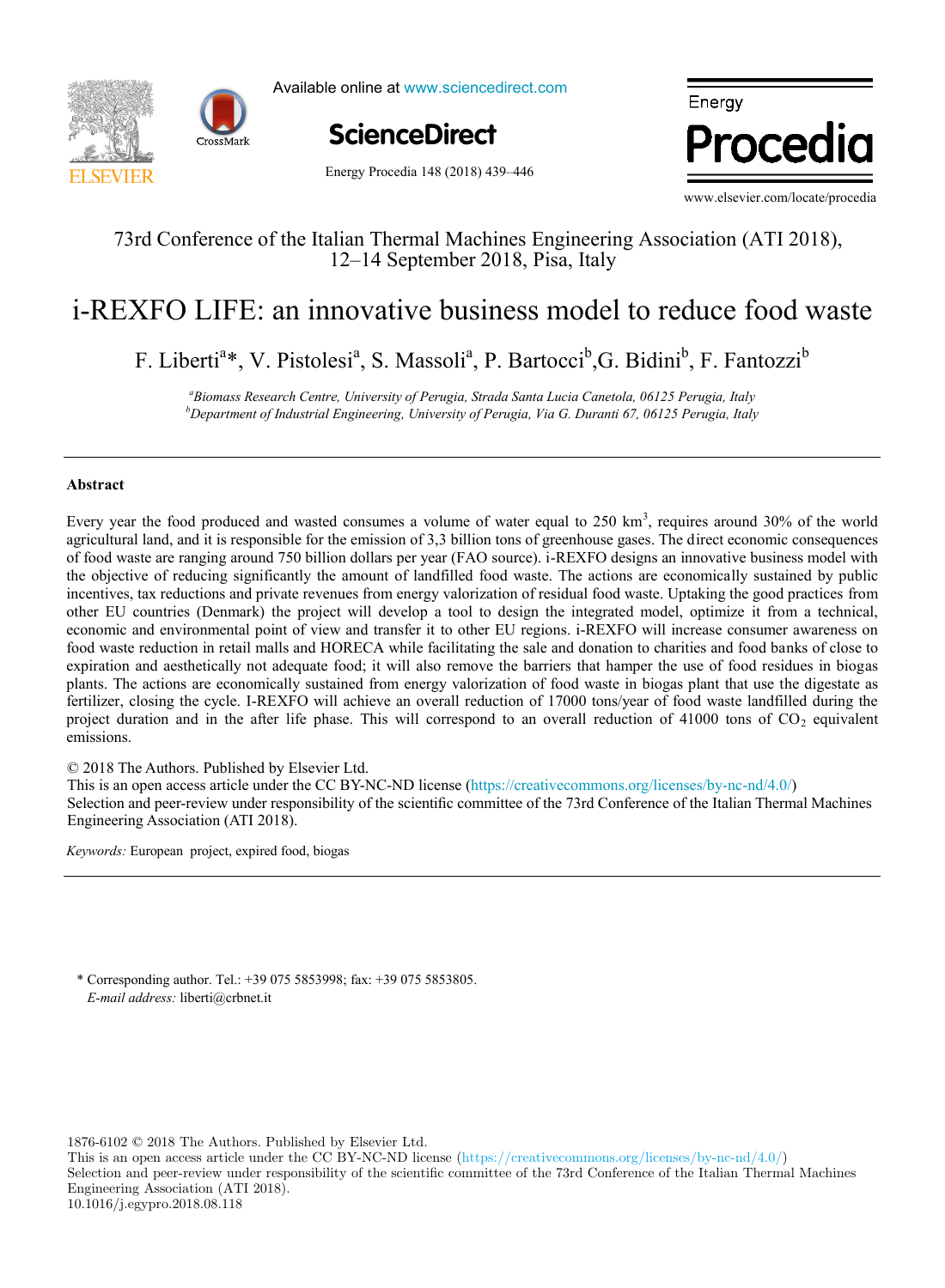# **1. Introduction**

According to FAO each year 1/3 of the food produced is lost or wasted: the economic loss is estimated around 7.500 T\$. The global volume of food wastage is estimated at 1.6 billion tonnes of "primary product equivalents." Total food wastage for the edible part of this amounts to 1.3 billion tones [1].

While 28% of available land (around 1.4 billion hectares of land) and 250 km<sup>3</sup> of water is used to grow crops that are wasted, waste food produced and landfilled emits the equivalent of 3.3 Gtons of  $CO<sub>2</sub>$  (if it were a country it would be the third emitting country in the world).

In terms of GHG emissions, according to estimates of BIOIS [2], the food wastage in EU is responsible for the release of at least 76 million tons of CO2-eq which is broadly equivalent to 1.9 tons of CO2-eq per ton of food waste. These calculations include all stages of the life cycle of a food product from cultivation through harvesting, processing, packaging, transportation, storage and sale. The food we consume has an embedded environmental impact due to the energy and natural resources used, and the associated emissions generated, throughout its life cycle. Therefore the later a product is lost along the chain, the higher is the environmental cost.

Using the model and data provided by [3], 1 ton of landfilled food waste is estimated to produce 12 kg of CH4, and 281 kg of CO2, while 16 kg of carbon are stored in the landfill site (assuming food waste contains 10.3% of carbon [4]. 75% of landfill gas is recovered [5], 0.1% of the CH4 produced is oxidised in the soil cap [3] and 84% of the carbon in food waste decomposes [6]. This gives overall GHG emissions of 606 kg  $CO<sub>2</sub>$  per ton of landfilled food waste (this total ignores embedded emissions and those that arise from transporting waste and the running and maintenance of landfill sites). Moreover, this value has to be increased considered the GHG emissions of the packaging. Therefore considering 1 ton of waste food landfilled has a carbon footprint of roughly 1.9 tCO2eq without considering transportation and packaging.

The overall amount of wasted food disposed of in landfill (40 Mton) in EU per year contributes to roughly 76 MtCO2eq/year emission without considering transportation and packaging [7].

Methane emissions from landfills represents one of the largest sources of GHG emissions from the waste sector. Home composting can potentially divert up to 150 kg of food waste per household per year from local collection authorities. Developing countries suffer more food losses during agricultural production, while in middle-and highincome regions, food waste at the retail and consumer level tends to be higher. Household Food and Drink Waste (FDW) has the largest share in food wastage in industrialized countries. About 95 kg per capita is wasted each year by consumers in Europe [8].

When the food becomes not suitable for human consumption, there are economic, logistic, legal and cultural barriers, which prevent its reuse as animal feed and energy source and as a results one third of the global food production is lost or landfilled. However diverting even just a portion of this waste to so-called Waste-To-Energy (WTE) systems could free up large amounts of landfill and generate renewable energy.

i-REXFO project fits in this context because it proposes an innovative integrated approach to optimize food waste prevention and preparation and final use of food waste as an energy vector in biogas plant.

i-REXFO aims to demonstrate an innovative and sustainable business model to reduce food waste through an holistic approach, that optimizes the integration, interaction and communication between stakeholders of the food chain (production, distribution, use and end of life) in a circular economy scenario according to a new European Directive that is being drawn [9] on the matter of the food waste reduction at all steps of the supply chain.

### **2. Description of the project**

i-REXFO is a demonstration project, financed by the EU in the framework of the LIFE program, with the objective of reducing significantly the amount of landfilled food waste, through an innovative approach that incentivizes actions to reduce food waste and energy valorization from the inevitable waste produced. By focusing on food waste produced by food industries, farms, HORECA and consumers, i-REXFO will demonstrate the feasibility, sustainability and replicability of an integrated business model that considers both REF (Reduction of Expired Food) chain and EFE (Expired Food to Energy) chain.

The i-REXFO approach integrates new actions and existing ones already put in place by the key actors, in a economically, environmentally and socially optimized scenario based on minimizing, recycling and reusing food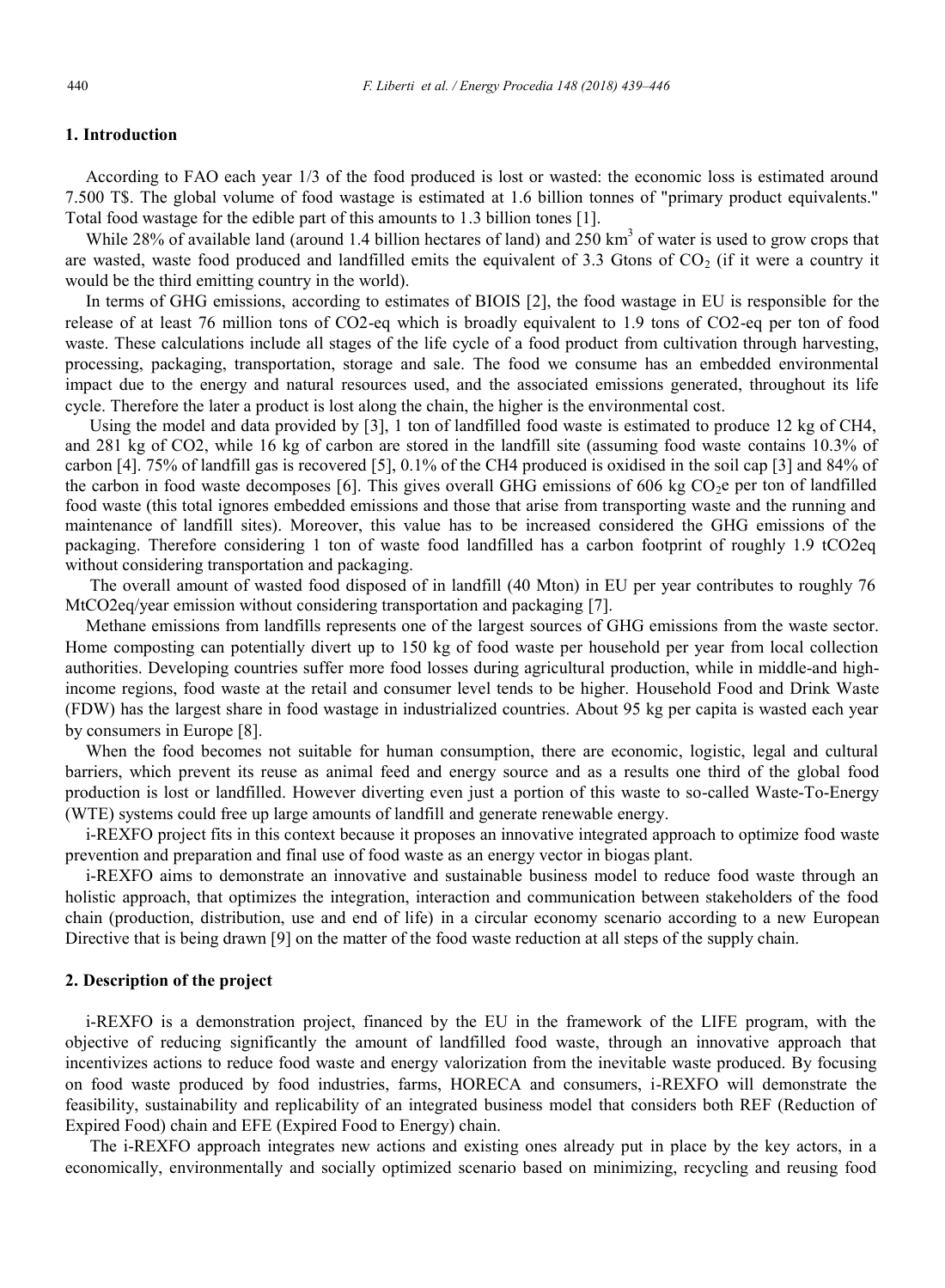waste in the circular economy (Fig. 1a). i-REXFO will increase consumer awareness on food waste reduction in retail malls and HORECA while facilitating the sale and donation to charities and food banks of close to expiration and aesthetically not adequate food; it will also remove the barriers that hamper the use of food waste as biomass in biogas plants. i-REXFO will develop an open-source software to design the integrated scenario and optimize it from a technical, economic and environmental point of view. i-REXFO will uptake good practices from other EU countries (Denmark), will demonstrate the model in Umbria Region (Italy) and eventually transfer it to other Italian and EU countries (Hungary).



Fig. 1. (a) Circular diagram of the i-REXFO approach; (b) i-REXFO financial flows.

Although these techniques may be already applied throughout EU their uptake is extremely varying throughout the different countries and regions due to a combination of administrative, cultural and economic reasons which hamper a full exploitation of their potentialities.

The innovation in i-REXFO lies in the teaming of stakeholders, actors, end users and legislators to demonstrate sound reduction and reuse of food waste and to produce usable tools for the replicability at EU level. i-REXFO is focused on food waste available at wholesale-retailer, HORECA, food processing and farming level and it is aimed to demonstrate the feasibility, economical, convenience, environmental soundness and replicability of both reduction and final use as energy vector in biogas plants.

These sectors will be engaged to separate efficiently food waste from surplus food, with particular focus on near expiration date foods, and to use available IT tools to communicate in real time available food to donate to the partnering food banks and charities. Near expiration products will be sold on special sales and consumers awareness on food waste and on expiration label significance will be raised. Waste food separated from surplus food will be processed by a partnering waste management company to separate valuable matter and prepare it to be digested for biogas production in a near partnering biogas plant. Partnering local administration will develop a dedicated legislative framework to allow the use of in farm biogas plant food waste as biomass. i-REXFO will produce a software tool for the optimization and design of open database, legislation and feasibility studies to facilitate the uptake of the approach at EU level.

i-REXFO innovative business model is economically sustained by public incentives, tax reductions and private revenues from energy production from residual food waste (Fig. 1b). The specific objectives are:

- to develop and test a practical tool for the design, application and transfer of the i-REXFO approach directly usable by stakeholders and investors for techno-economic evaluation at European scale. The tool helps the user to define the geographical area, the feasibility studies and business models, the guidelines for legislative framework and permit release, and the bio-methanation potential of waste food;
- to develop and demonstrate the technical, economical and environmental sustainability of the integrated i-REXFO business model in Umbria Region. The demonstrative actions are aimed at promoting the use of near to expiration food use, distribution to charity and consumers engagement based on label information and price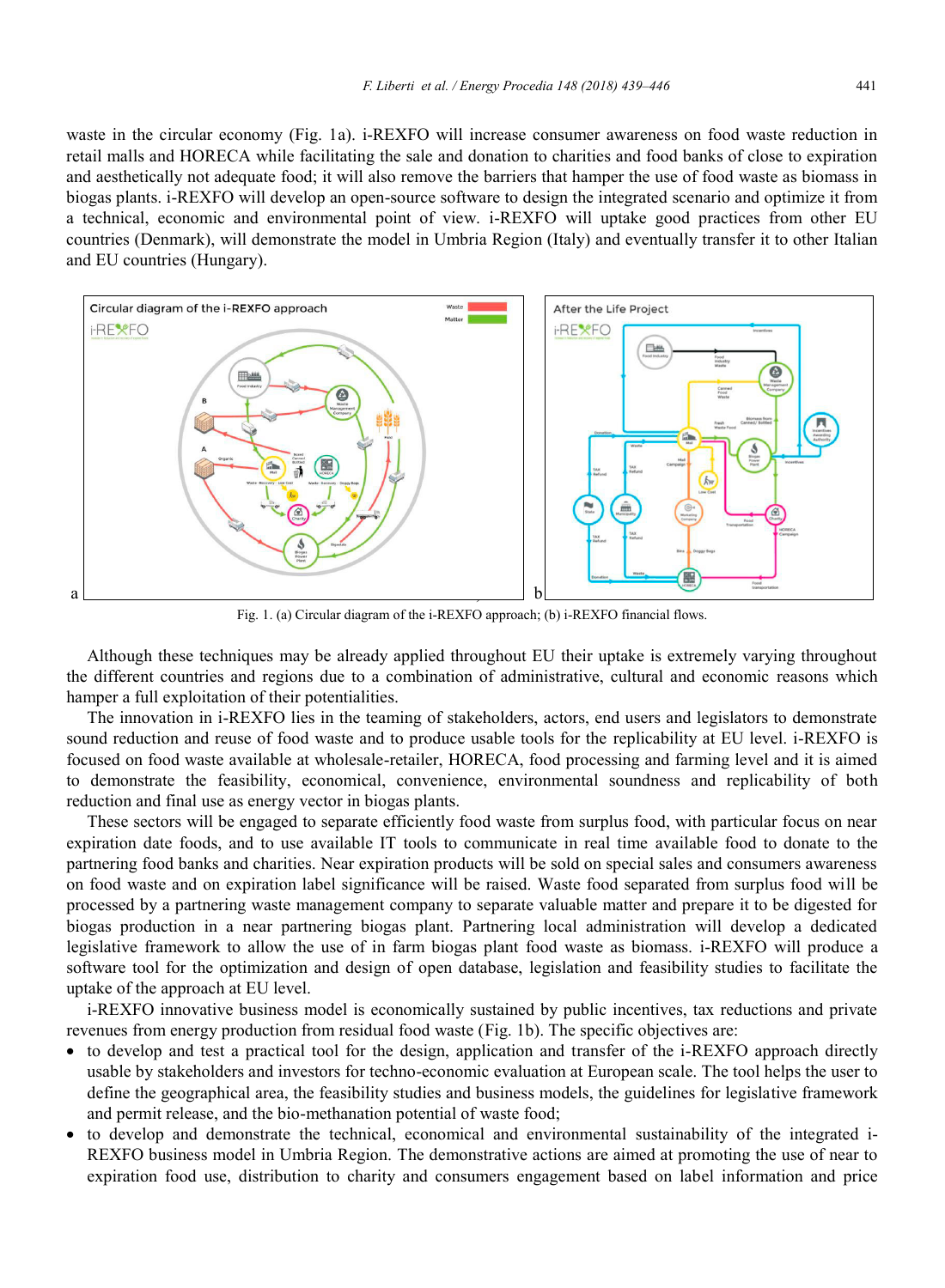policy. These actions will be financed by the activation of a self-sustained, biogas energy chain that re-use waste food from HORECA, food industry and farms, reducing significantly the amount of waste food landfilled, according to EU directive 1999/31/CE [10], favouring renewable energy production according to EU directive 2009/28/CE [11];

 to transfer the i-REXFO approach to different national (northern and southern Italy) and international (eastern and western Hungary) geo-economical areas.

i-REXFO will activate different actions to meet the goals listed above.

# **Action n.1: Tools to design and demonstrate the feasibility of the i-REXFO approach.**

Building from best practices, i-REXFO partners will develop a user friendly tool to design and optimize the Energy from Expired Food (EFE) and Reduction of Expired Food (REF) chains that constitute the i-REXFO integrated approach (Fig. 2). They will be tuned during the demonstrative actions in Umbria, to guarantee the economic and environmental sustainability during the whole life cycle. The tools will be available for download to users interested in replicating the i-REXFO approach in other scenarios, thus favouring replicability and transferability. These tools will support investors and stakeholders by removing technical and non-technical bottlenecks and consist of:

- a calculation software to support design and feasibility studies by linking waste food characteristics and energy properties, from a database built within, to their availability, cost and localization;
- guidelines to help public authorities to set up a proper framework of legislation, permits, tax benefits and incentives to facilitate the sustainable integration of excess food donation, food waste reduction measures and energy production.



Fig. 2. Transferability tool for the design and optimization of the i-REXFO integrated approach.

The feasibility tool is a calculator system developed by UNIPG characterized by two sections to evaluate the feasibility and impact of the business model starting from food waste characterization, food availability, localization and typology (both expiring and expired). For both chains the tool will allow the optimization of the supply chain to minimize economical and environmental costs on a life cycle approach. The tool will help to design the i-REXFO approach by supporting key actors of both the EFE and REF chains. The tool will contain a database of expired food properties that will be classified in 16 food categories (Table 2) according to the FAO classification and used in EU project FUSION [12]. The database contains chemical properties of food waste obtained from literature data or laboratory tests. Biochemical Methane Potential (BMP test) is an essential information to determine sludge dilution or concentration at the real plant and the resulting biogas and energy produced.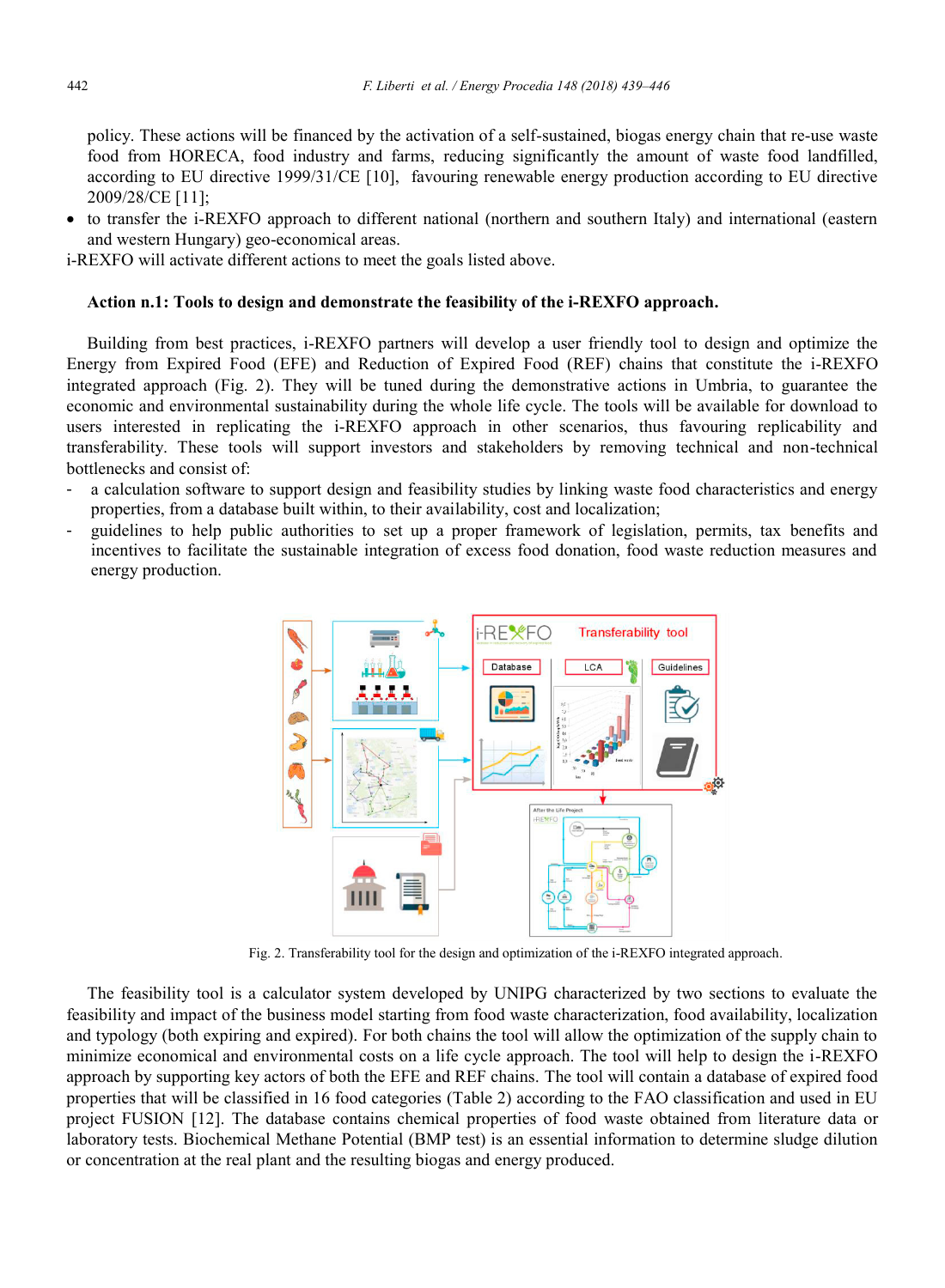| Categories | Food classification          | Categories | Food classification                   |
|------------|------------------------------|------------|---------------------------------------|
|            | Dairy product                | 9          | Fish and Fish products                |
| 2          | Fats, oils and grease (FOG)  | 10         | Eggs and Egg products                 |
| 3          | Ice cream                    | 11         | Sweeteners and sweet good             |
| 4          | Fruit and vegetable          | 12         | Salt, sauces, spices, soups           |
| 5          | Confectionary (canned good)  | 13         | Food stuff                            |
| 6          | Cereals and cereals products | 14         | <b>Beverages</b>                      |
|            | Bakery wares                 | 15         | Ready to eat food or restaurant waste |
| 8          | Meat and Meat Products       | 16         | Other                                 |

Table 2. Food classification

This will be measured at the laboratory of UNIPG in batch bottles for BMP test, which are used to measure the yield and the composition of biogas from different substrates at different conditions [13-14]. Literature data about the anaerobic digestion of expired foods are present however not coeherent and results are seldom directly applicable to real plants, given the varying operational conditions and mixtures [15-24]. Each bottle has a capacity of 1 L and it is equipped with probes for pressure, temperature and pH measurement and biogas sampling, in order to analyze its composition. The vessels are maintained at constant temperature in a thermostatic bath (Fig. 3). Biogas production pressure sensors are connected to a system for data acquisition. Biogas is sampled with air tight syringes and then it is analyzed by a gas-chromatograph. Best performing substrates will be then tested in significative mixtures with waste waters provided from the biogas plant in order to identify the best working conditions.



Fig. 3. Bottle for BMP test

Preliminary results for BMP tests, with substrate to inoculum ratio of 0,3, show that higher methane yields are achieved with substrate with a high content of sugars, as bread and onion. A right amount of organic matter has avoided the acidification of the substrate maintaining the pH between 6,5 and 7,5, without any correction. The methane yields of the tested substrate and cumulative biogas and methane production are shown in Figure 4.



Fig. 4. Methane yields in BMP tests and cumulative biogas and methane production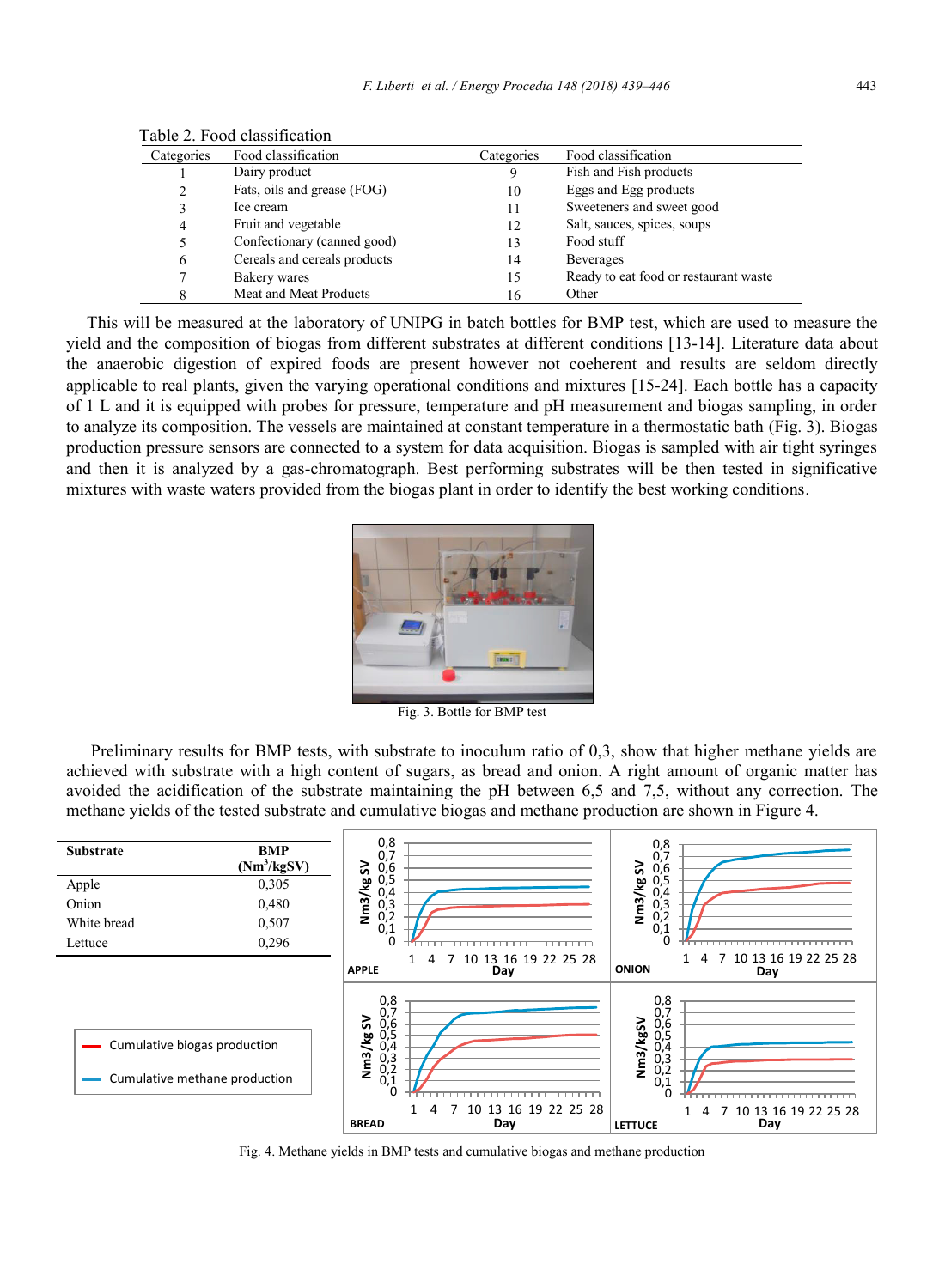The database will provide methane yield from different food mixtures that are the base for the techno-economic and environmental design of the EFE chain, which partially supports the REF chain through the incentives. The tool also calculates investment cost, transportation cost ( $\epsilon$ /ton), disposal cost saved ( $\epsilon$ /ton), energy production, environmental benefit, revenues, to allow the closing of the business plan.

The second part of the tool consists of operational and regulation guidelines. The Regulation framework guidelines will be developed to overcome the main barriers which jeopardize the full exploitation of the integrated REF and EFE chains providing clear indications to policy makers and stakeholders. The regulation will impact on the reduction of expiring food, identifying specific target with actions as: making it easier to donate food to charities at no extra cost, facilitate companies to donate food that has been mislabelled as long as it does not pose a safety risk, removing complex procedures surrounded donating food, around maintaining sanitation and traceability standards, encouraging greater use of "doggy bags" at HORECA, activation of fiscal instruments such as waste tax reduction and donation incentives.

For the waste food to energy chain the guidelines will provide information on the range of incentive required and on the requirements for use of digestate in agriculture. It will also discuss the procedures and arrangements to ensure that the phases of production and use of energy feedstock, including the stages leading to them, does not endanger human health and the environment (in strict collaboration with the local health service).

The tool and the guidelines are developed according to the European Commission Communication of December 2015 entitled Closing the loop – An EU action plan for the Circular Economy announced several objectives as the reduction of food loss and waste generation and the clarification of EU legislation on waste, food and feed in order to facilitate food donation and ensure the safe use of former foodstuffs and by-products in feed production and the exploration of options to improve the understanding and use of date marking by all actors, including consumers.

# **Action n.2: Demonstrative actions for the Reduction of Expired Food - REF**

The EU Commission recommends as a first measure to reduce food waste, to avoid food becoming waste. Hence i-REXFO will demonstrate a sustainable strategy for the reduction of food waste produced by industries, farms, retails, HORECAs and consumers, by engaging over 100 businesses in Umbria Region in actions such as:

- promotion of sale and consumption of pre-expiration food in malls and HORECAs, through a dedicated price and communication policy;
- consumer awareness campaign on how to read food expiration label (e.g. difference between 'best before'and 'expires on') and what to do with leftovers and expired food;
- collection and distribution to charities of unsold food and groceries;
- distribution of design doggy bags in HORECAs.

The demonstration will significantly reduce food waste while also measuring the financial requirements for the economic sustainability that will be provided by a combination of public incentives, tax reductions and private contributions from the EFE chain.

### **Action n.3: Demonstrative actions for the production of Energy from Expired Food -EFE**

Inevitably, some food will eventually become not suitable for human consumption; to avoid its landfilling it will be used as an energy vector in anaerobic digestion plants for the production of biogas. This action will demonstrate the sustainable feasibility of energy valorization of waste food through a demonstrative action in Umbria Region. Waste food will be recovered from the engaged food industries, farms, retails and HORECAs, treated and prepared (removal of packaging, grinding, mixing, etc.) to obtain an energy produce that will be eventually used in a biomass biogas plant for electricity production. All steps will be carefully designed and monitored to guarantee the economic feasibility, and to minimize the overall environmental impact on the life cycle. Revenues from energy production will contribute to the economic sustainability of the REF chain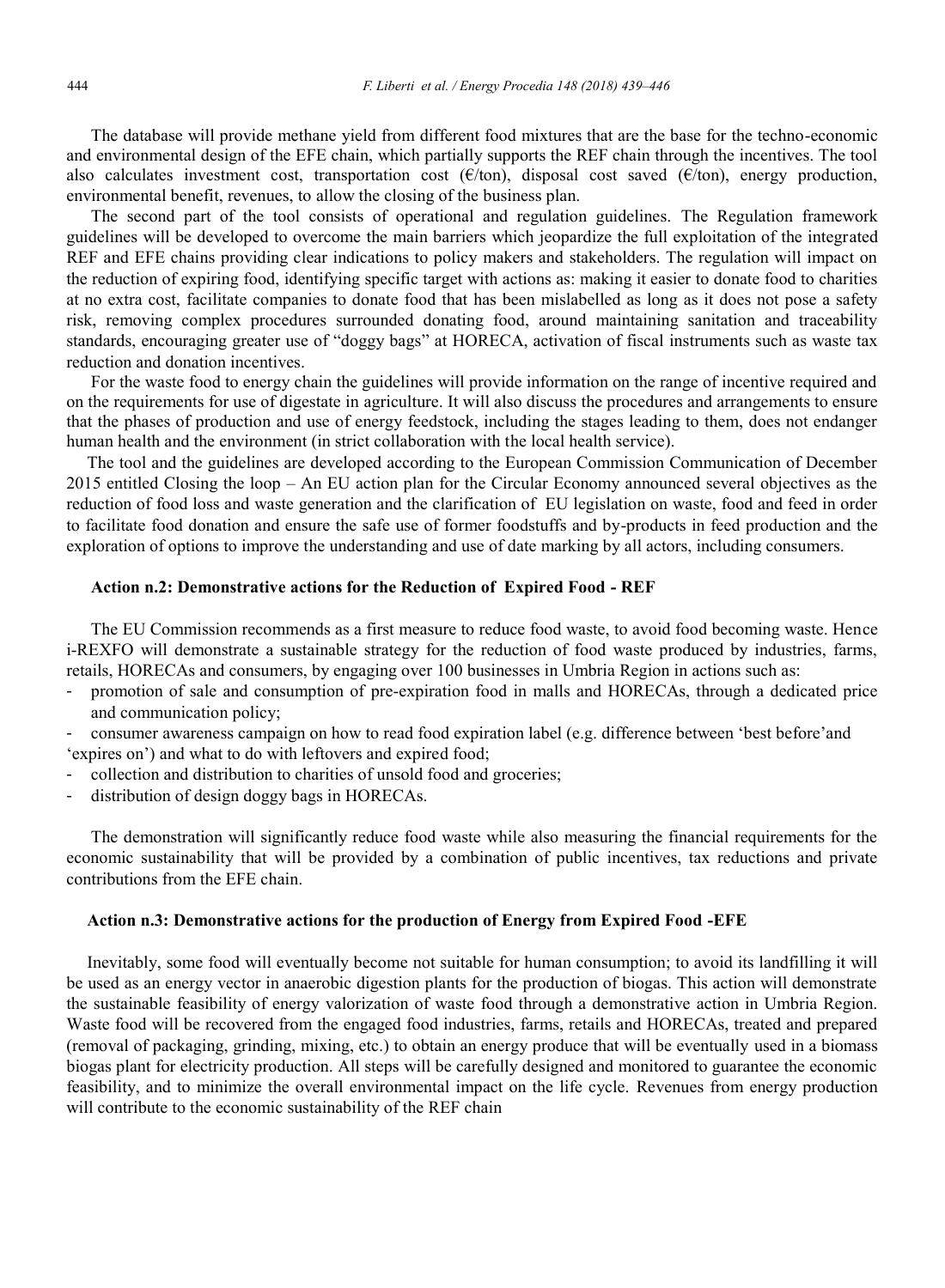### **Action n.4: Replicability and transferability of the i-REXFO**

To increase the impact of i-REXFO, the sustainable model demonstrated in Umbria Region must be replicable in other EU scenarios. To this aim the i-REXFO approach will be transferred to other Regions and Countries (2 other Regions in Italy and 2 Regions in Hungary) where preliminary actions will be carried out to guarantee the start up after the end of the project. After having identified the 4 Regions, in each of them the main actors will be engaged and the REF and EFE chains will be designed and optimized. Business plans, specific legislative and permit measures will be drafted and the technical, economic and environmental feasibility will be assessed, using the tools developed in action 1 building from the demonstration in Umbria Region (actions 2 and 3).

# **3. Expected results**

The long term objective of the project (including the after-LIFE phase) is a consistent reduction of food waste landfilling, including a significant increase in food donations to food banks in Italy, and in EU countries, from wholesale retailers and HORECA. This will happen, thanks to the integrated approach of increasing the availability of food surplus at warehouse level, by providing doggy bags to HORECA and increasing the efficiency of distribution. The i-REXFO food waste reduction chain will provide benefits for both the mass retailers, which will reduce the disposal costs and increase the revenues selling near to expiration date products at discount rates, and consumers who can buy optimal products at a lower cost, modifying their shopping and consuming habits, and by increasing the house shelf life of products, by learning what labels mean. Finally waste food produced will be used as an energy vector.

The environmental benefits achievable through i-REXFO are summarized in the following, considering also the after LIFE:

- to reduce of 17.340 ton/year of food waste landfilled from wholesale/retail, HORECA, food processing and farming sectors through demonstrative and self sustained actions in warehouses, supermarkets, etc.;
- to decrease of 41.000 tCO<sub>2</sub>eq/year of GHG deriving from food waste landfilling (according to EU directive 1999/31/CE);
- to decrease the water consumption due to avoided waste food of 2.150.000  $m<sup>3</sup>$  per year;
- $\bullet$  to decrease the land use consumption due to avoided waste food of 1.080 ha per year;
- 10.650 MWh/year of energy saving due to avoided food production;
- to produce 14.250 MWh/year of renewable energy (according to EU directive 2009/28/CE).

Other significant results include:

- to involve 641.400 consumers in awareness raising actions on the significance of food expiration labelling and on proper storage and consumption through a demonstrative action in the target area and in EU in the after-LIFE phase;
- to develop a EU database on methane production capacity of different waste food categories;
- to develop tailored guidelines to improve the legislative framework aimed at the food waste prevention and the re-use of waste food for energy purposes eliminating the possible waste/biomass conflict and to facilitate the possibility of donating exceeding food;
- to produce a software tool to assess the techno-economic and environmental feasibility of a self-sustained, biogas, i-REXFO Business model.

# **4. Summary**

i-REXFO is an innovative business model that aims at reducing food waste that ends up in landfills through a holistic approach, optimising communication and involving all players (stakeholders) in the food cycle (production, distribution, use, end-of-life). This is possible by financing measures to reduce food waste through waste-to-energy valorization. The project focuses on food waste produced by the food industry and farms, large-scale distribution, the catering industry (hotels, restaurants, bars, HORECA), and consumers. The actions of the project consist in the development of a feasibility tool to optimize and evaluate the economic and environmental performance of the